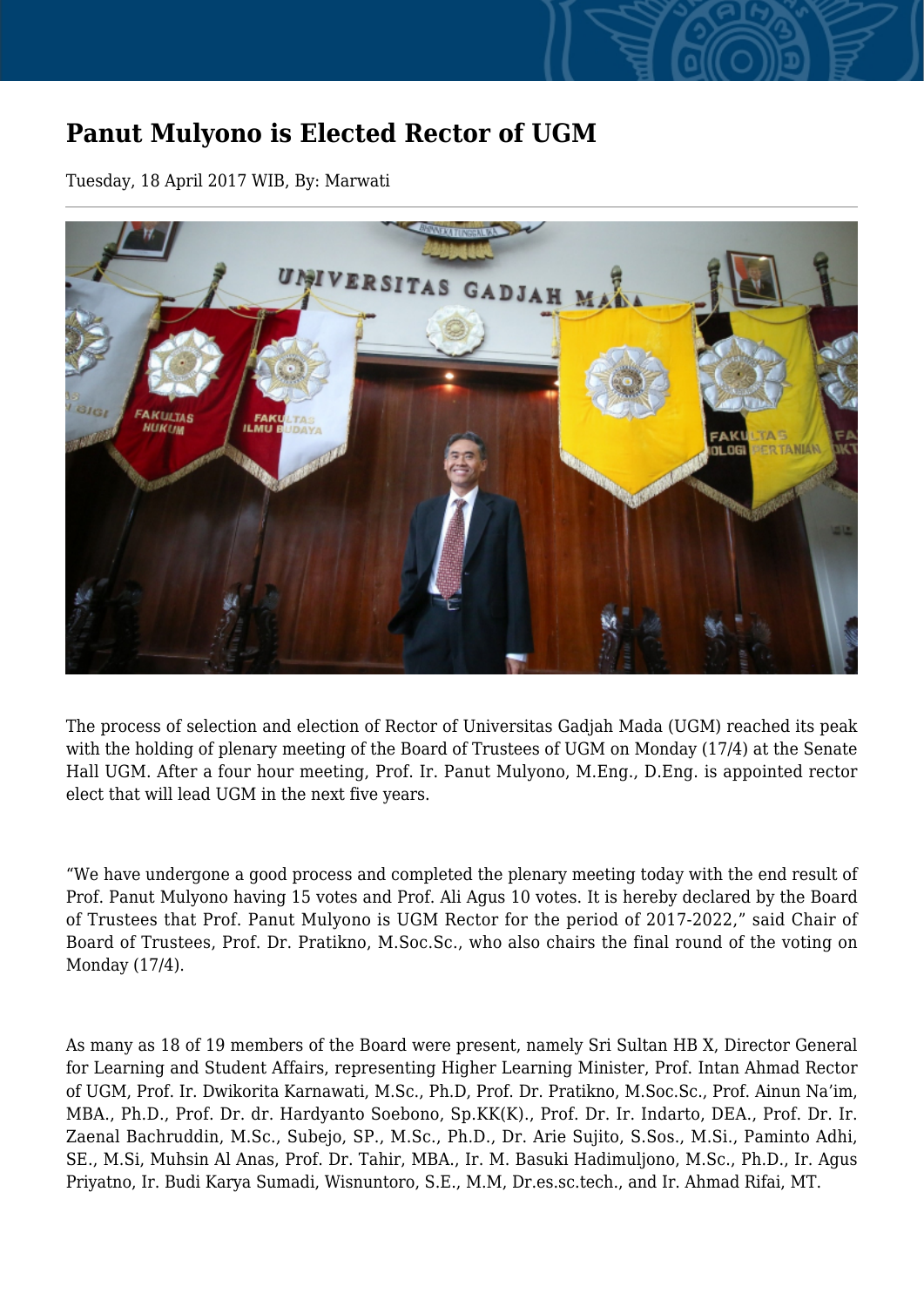Prior to the voting, the three rector candidates presented their work programme, followed by a Q&A session. The candidates are Prof. Dr. Ir. Ali Agus, DAA., Dr. Erwan Agus Purwanto., and Prof. Ir. Panut Mulyono, M.Eng., D.Eng. Afterwards, a voting was done directly, freely, and confidentially. The voting had to go in three rounds because in the first round, two candidates received same number of votes, 7. A second round was called to determine the second candidate that will go through to the final round along with Panut Mulyono that got the highest votes, 11. Here, Erwan Agus earned 12 votes while Ali Agus 13 votes to go through to the final round. Finally, Panut Mulyono earned the most votes with 15 and Ali Agus 10.

"I'm thankful that all has run well. So, I would like to have your support from you all so that I can caary out the heavy mandate (to lead UGM) for the progress of UGM, the state and the nation," said Panut after the closing of the plenary meeting.

The current Dean of Faculty of Engineering said that he would continue the programme already running with the current rector, particularly on human resource improvement of UGM. He would also encourage research development to improve UGM reputation and enlarge UGM contribution to the state.

The plenary meeting was also attended by Commission of State Apparatus (KASN) that oversees and monitors the process of rector election. Chair of the Commission, Sofian Effendi, told journalists that the process of UGM rector election had run fairly and transparently. He added this election could be made the model for other universities in electing their best candidates for the highest leaders.

"Through a process which is very fair, transparent, and honest, this morning we have elected 1 of 3 rector candidates. UGM has again showed and established the standard that can be adopted by all universities in Indonesia how to elect a rector without a fuss, but peaceful with the spirit of brotherhood, all for the interest of UGM," he explained.

Meanwhile, UGM Alumni Association congratulated the rector elect, Prof. Panut Mulyono. They appreciated the election committee that had conducted the election well, in order, peaceful, participative, and transparently. The association appreciated the UGM academic community, especially the Board of Trustees and Academic Senate, for giving a good role model for democratisation process on campus.

"This can be made a good model for all state elements on how to manage diversity and differences without damaging the excellent values of democracy," said Chairman of the Association, Ganjar Pranowo. Furthermore, the Association thanked the current rector, Prof. Ir. Dwikorita Karnawati, for her service to UGM. They hope the rector elect would be able to continue Prof. Dwikorita's spirit in leading UGM to achieve progress, making achievements without forgetting the value of people and nationhood.